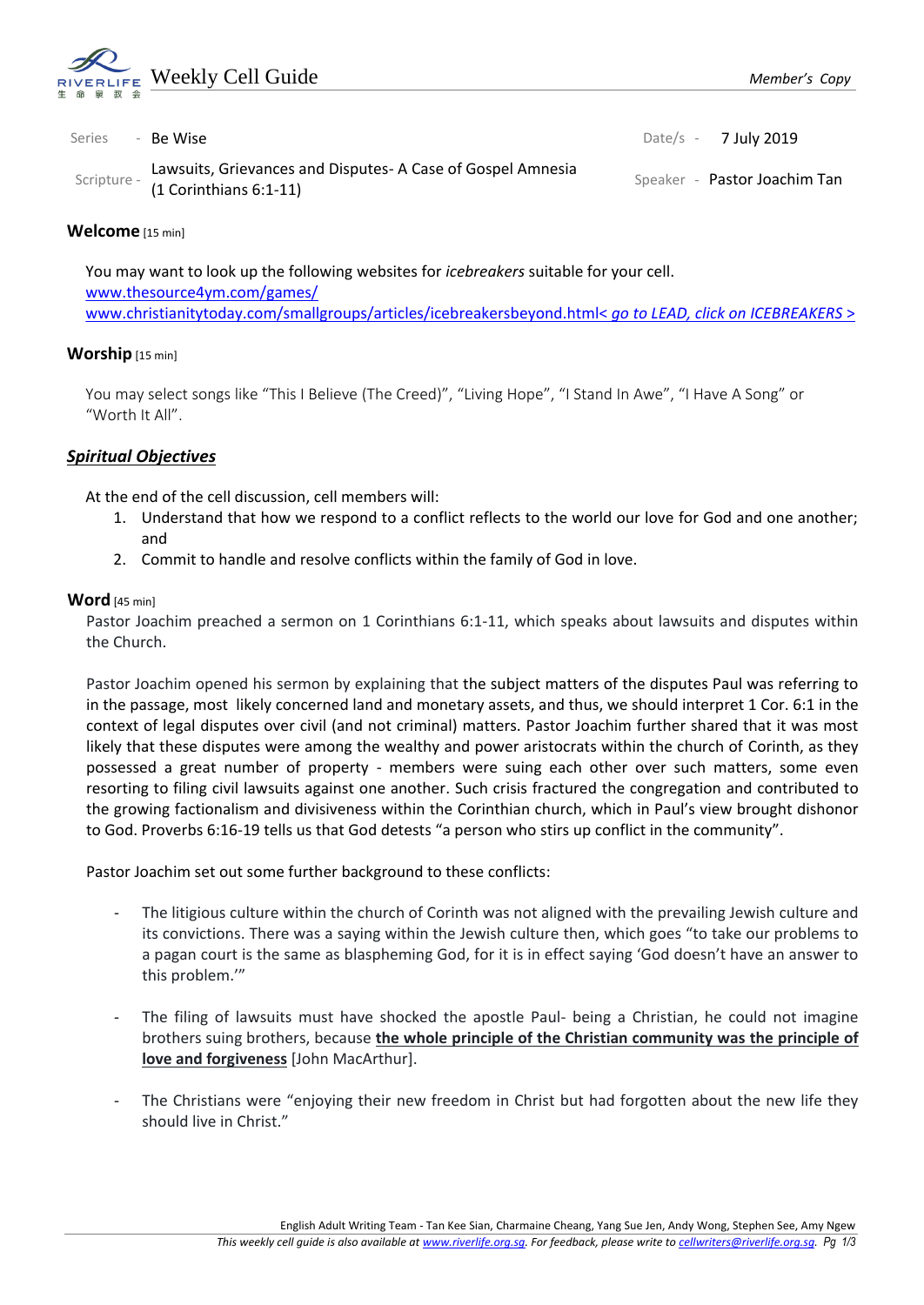Weekly Cell Guide

Pastor Joachim then shared three principles, to keep in mind when resolving disagreements and conflicts within the Church:

- First, we recognise that we have an incredible future destiny.
	- Drawing from various scripture references in 1 Cor 6:2-3, Matthew 19:28, Revelations 3:21 and Daniel 7:27, Pastor Joachim explained as the church and people with a future authority over the New Heaven and the New Earth, we should be able to work things out among ourselves.
- Second, we recognise that we have a spiritual obligation towards one another.
	- o From passages in 1 Cor 6:7-8, Matthew 5:38-40 and Colossians 3:12-13, we see how it is better to suffer wrong and be exploited, rather than do wrong and behave in an unchristian-like manner.
	- o Nothing in the Christian life is more important than forgiveness our forgiveness of others and God's forgiveness of us [John MacArthur]. Our disputes and disagreements cannot be larger and greater than the need for unity in the Body of Christ.
	- o Submitting to the judgment of non-Christian authorities by petitioning to have claims adjudicated by the courts, will contradict the message of the gospel, and compromise our witness to unbelievers. The world will never know we are His disciples, if we hate and do wrong to each other. Let us instead practice the most excellent way, which is to love (see scripture references in John 13:34-35, 1 Cor 13:1-13).
- Third, we recognise that we have a transformed new life in Christ.
	- o Matthew 5:23-24 counsels us to resolve our grudges and be reconciled with our brothers and sisters, before we worship God.

Pastor Joachim ended his sermon by encouraging members of the congregation to not just "forgive and forget", but to go one step further to be reconciled with those within the church who have hurt or offended them.

## *Discussion Questions*

- 1. **What do you think may have been some motives behind members of the church in Corinthians filing civil lawsuits against one another? Do you think such motives and issues are still prevalent in our day and age?** [10 min]
- 2. **Read through 1 Corinthians 6:7-8. Paul was not worried about believers being treated unfairly, but rather, was more concerned how discord within the church will be exposed to and perceived by nonbelievers.**

**What truths can we learn from this passage, about the relative importance of our personal rights, weighed against the corporate witness as the church?** [10 min]

- 3. **Pastor Joachim mentioned some wise words from Elder Lee Ee Yang, who shared from his experience as a litigator, and a proprietor of his law firm:** 
	- **Church community is a family, and we should settle disputes within the family as much as possible, as far as it depends on us.**